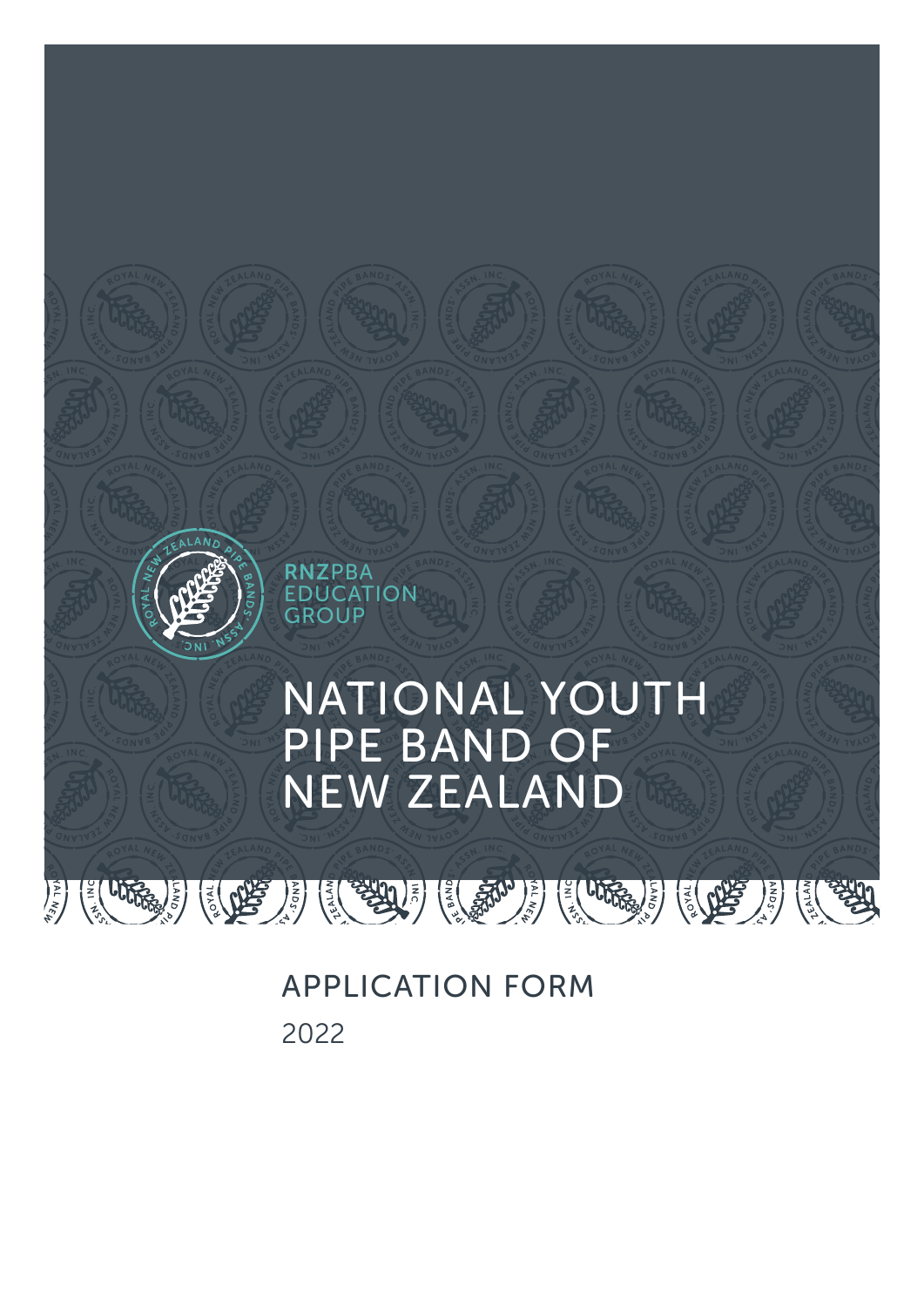# **RNZPBA YOUTH PIPE BAND APPLICATION**

## **2020/2021**

Applications are now invited from young Pipe Band members for the 2020/21 RNZPBA Youth Pipe band.

You must be under the age of 20 years of age as of April 2021, and you must be a playing member of a New Zealand registered pipe band.

The new Youth Band is being led by a team of New Zealand's best available tutors. Their focus will be on high performance playing. The band will assemble three times in 2020. As part of the presentation stage, the band will perform in formal concerts, appear at festivals, special events and in 2021 it is planned to go on an International tour.

There will be an annual fee of \$450 to cover tuition, accommodation and meals. Members will be required to arrange their own travel to and from the rehearsal weekends. The first weekend will be in Wellington, the second in Christchurch and a third to be advised. All weekends will be timed around school holidays to ensure we do not interrupt your education.

Please complete the attached form in full and send to Mike Sander no later than **5pm Friday 21st February 2020**, via e-mail to [education@nzpipebands.org.nz.](mailto:education@nzpipebands.org.nz)

For further information you may call Mike on 029 773 1441.

Auditions will be conducted as part of the selection process.

We encourage you to attach a CV to outline your playing and learning background to this application. This will assist the selectors during the auditions.

Yours faithfully, Mike Sander Group Leader Education